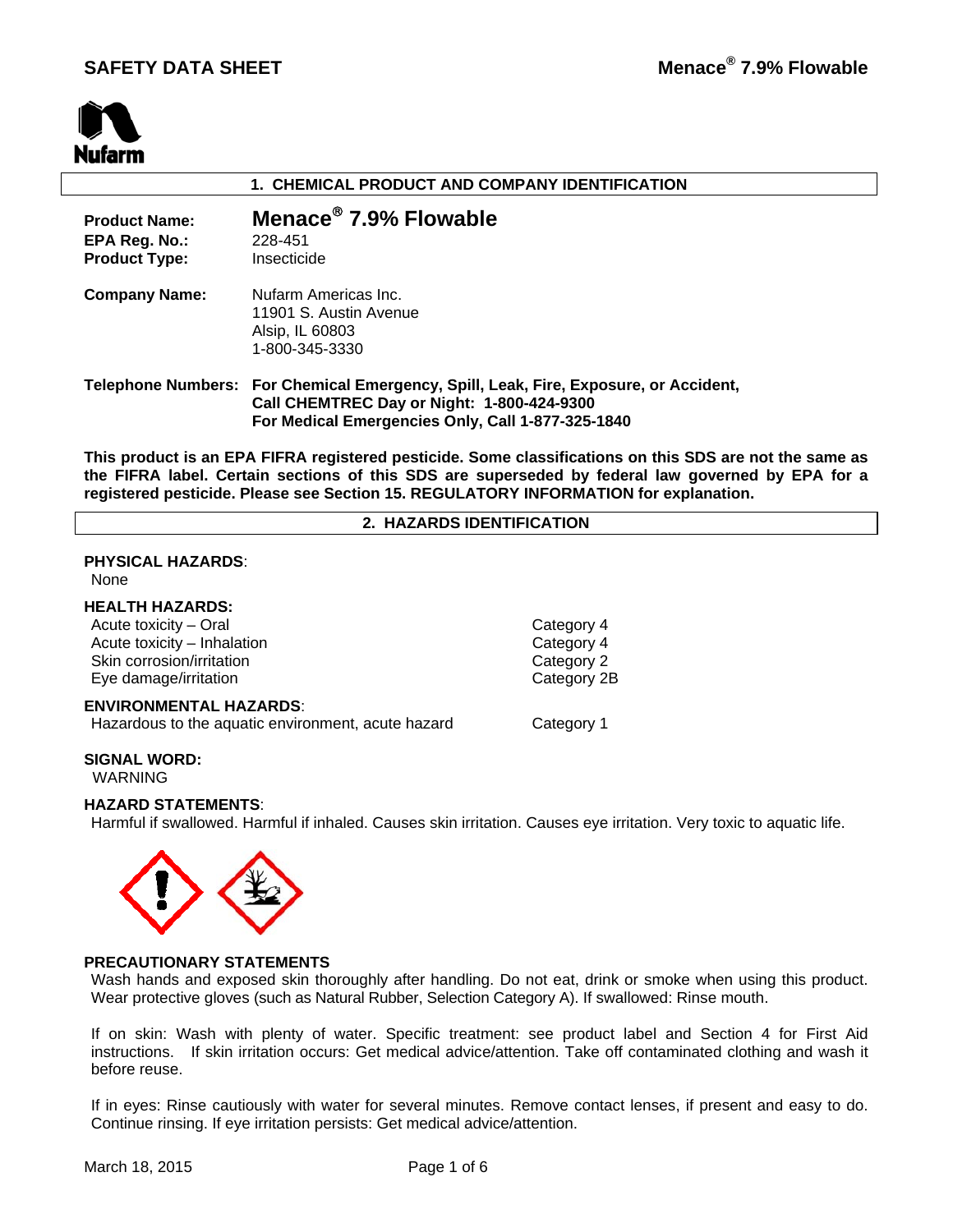Avoid breathing mist/vapors/spray. Use only outdoors or in a well-ventilated area. If inhaled: Remove person to fresh air and keep comfortable for breathing.

Call a poison center/doctor if you feel unwell. See product label and Section 4 for emergency medical advice/attention.

Dispose of contents/container in accordance with State and Federal Regulations. See product label for disposal instructions.

Avoid releases to the environment. Collect spillage.

| 3. COMPOSITION / INFORMATION ON INGREDIENTS |                                            |  |  |  |  |
|---------------------------------------------|--------------------------------------------|--|--|--|--|
| <b>COMPONENTS</b>                           | CAS NO.<br>% BY WEIGHT                     |  |  |  |  |
| <b>Bifenthrin</b>                           | 82657-04-3<br>$7.50 - 8.30$                |  |  |  |  |
| Propylene glycol                            | $9.50 - 10.50$<br>$57 - 55 - 6$            |  |  |  |  |
| Other ingredients                           | <b>Trade Secret</b><br><b>Trade Secret</b> |  |  |  |  |

**Synonyms:** (2-methyl[1,1'-biphenyl]–3-yl)methyl 3-(2-chloro-3,3,3-trifluoro-1-propenyl)-2,2 dimethylcyclopropanecarboxylate

Ingredients not precisely identified are proprietary or non-hazardous. Values are not product specifications.

## **4. FIRST AID MEASURES**

**If Swallowed:** Call a poison control center or doctor immediately for treatment advice. Have person sip a glass of water if able to swallow. Do not induce vomiting unless told to do so by the poison control center or doctor. Do not give anything by mouth to an unconscious person.

If Inhaled: Move person to fresh air. If person is not breathing, call 911 or an ambulance, then give artificial respiration, preferably by mouth-to-mouth, if possible. Call a poison control center or doctor for further treatment advice.

**If on Skin or Clothing:** Take off contaminated clothing. Rinse skin immediately with plenty of water for 15 to 20 minutes. Call a poison control center or doctor for treatment advice.

**If in Eyes:** Hold eye open and rinse slowly and gently with water for 15 to 20 minutes. Remove contact lenses, if present, after the first 5 minutes, then continue rinsing eye. Call a poison control center or doctor for treatment advice.

**Most Important symptoms/effects, acute and delayed**: Brief skin exposure may cause moderate irritation. Prolonged exposure or overexposure may cause paresthesia (rash, tingling, numb, or burning sensation) which is characteristic of overexposure to the skin to pyrethroid insecticides. Dermal absorption is typically minimal. Systemic intoxication resulting from overexposure to the skin is not expected. Eye exposure may cause mild irritation.

**Indication of Immediate medical attention and special treatment if needed, if necessary**: Seek immediate medical attention for overexposure resulting in stupor, rapid breathing and heartbeat, profuse sweating and/or seizures

**Note to Physician:** This product is a pyrethroid. If large amounts have been ingested, the stomach and intestine should be evacuated. Treatment is symptomatic and supportive. Digestible fats, oils or alcohol may increase absorption and so should be avoided.

## **5. FIRE FIGHTING MEASURES**

**Extinguishing Media:** Use water spray, dry chemical, foam, or carbon dioxide.

**Special Fire Fighting Procedures:** Firefighters should wear NIOSH/MSHA approved self-contained breathing apparatus and full fire-fighting turn out gear. Dike area to prevent runoff and contamination of water sources. Dispose of fire control water later.

**Unusual Fire and Explosion Hazards:** Slightly combustible, and may support combustion at elevated temperatures. If water is used to fight fire, contain runoff, using dikes to prevent contamination of water supplies. Dispose of fire control water later.

**Hazardous Decomposition Materials (Under Fire Conditions):** May produce gases such as hydrogen chloride, hydrogen fluoride, carbon oxides and unidentified organic compounds.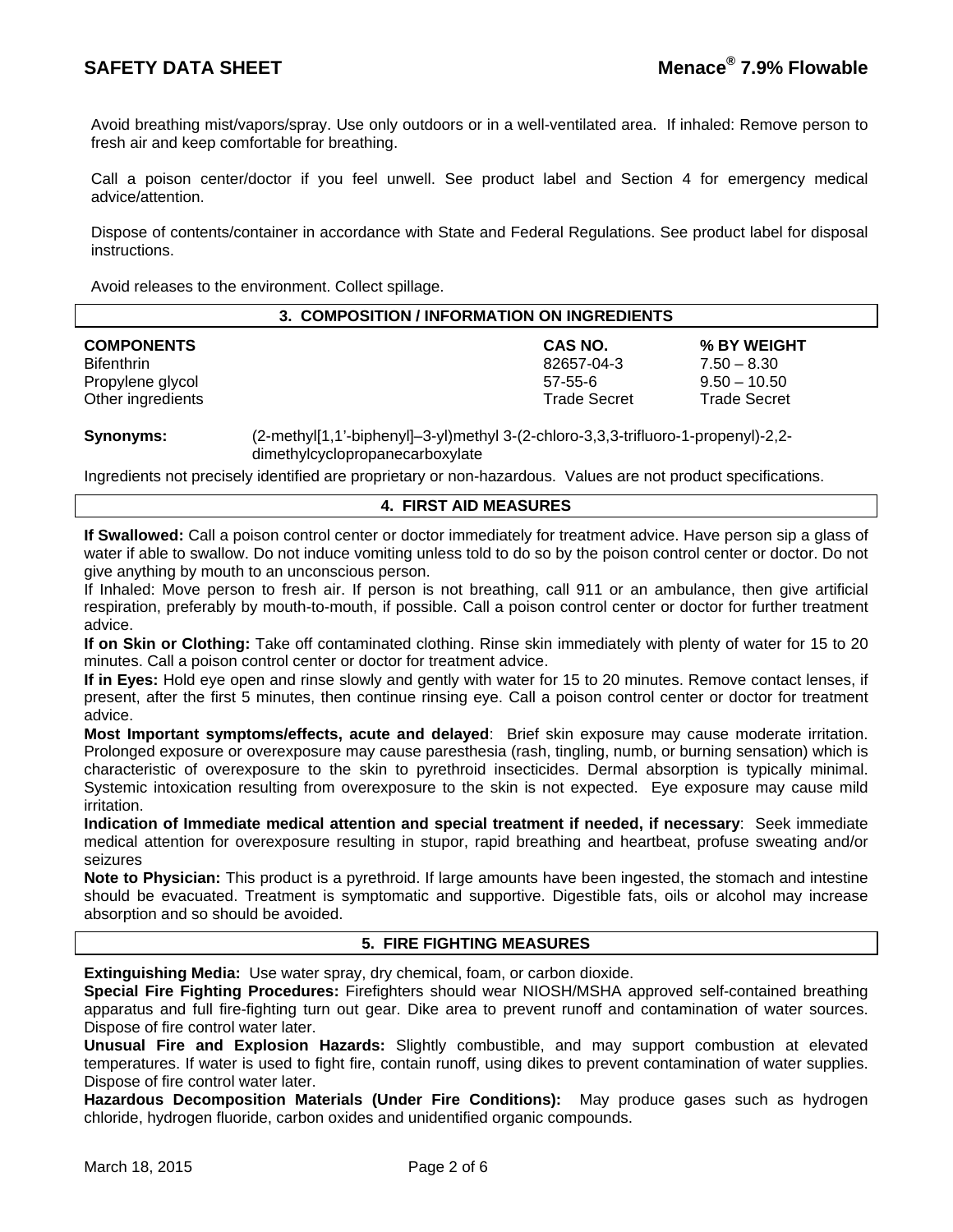## **6. ACCIDENTAL RELEASE MEASURES**

**Personal Precautions:** Wear appropriate protective gear for the situation. See Personal Protection information in Section 8.

**Environmental Precautions:** Prevent material from entering public sewer systems or any waterways. Do not flush to drain. Large spills to soil or similar surfaces may necessitate removal of topsoil. The affected area should be removed and placed in an appropriate container for disposal.

**Methods for Containment:** Dike spill using absorbent or impervious materials such as earth, sand or clay. Collect and contain contaminated absorbent and dike material for disposal.

**Methods for Clean-Up and Disposal:** Avoid creation of dusty conditions. If dry, sweep or scoop up material and place into container for disposal. If wet, pump any free liquid into an appropriate closed container. Decontaminate tools and equipment following cleanup. See Section 13: DISPOSAL CONSIDERATIONS for more information.

Large spills may be reportable to the National Response Center (800-424-8802) and to state and/or local agencies.

#### **7. HANDLING AND STORAGE**

## **HANDLING**:

Harmful if swallowed or absorbed through skin. Avoid contact with eyes, skin and clothing. Users should wash hands before eating, drinking, chewing gum, using tobacco or using the toilet. Remove clothing/Personal Protective Equipment (PPE) immediately if pesticide gets inside. Then wash thoroughly and put on clean clothing. Remove Personal Protective Equipment (PPE) immediately after handling this product. Wash the outside of gloves before removing. As soon as possible, wash thoroughly and change into clean clothing.

#### **STORAGE:**

Keep out of reach of children and animals, Store in original containers only. Store in a cool, dry place and avoid excess heat. Carefully open containers. After partial use, replace lids and close tightly. **DO NOT** put concentrate or dilute material into food or drink container. In case of spill, avoid contact, isolate area, and keep out animals and unprotected persons. Confine spills. Call CHEMTREC: 1-800-424-9300.

## **8. EXPOSURE CONTROLS / PERSONAL PROTECTION**

#### **Engineering Controls:**

Where engineering controls are indicated by specific use conditions or a potential for excessive exposure, use local exhaust ventilation at the point of generation.

## **Personal Protective Equipment:**

**Eye/Face Protection:** To avoid contact with eyes or when handlers are working in a non-ventilated space, wear chemical goggles or safety glasses with front, brow and temple protection. An emergency eyewash or water supply should be readily accessible to the work area.

**Skin Protection:** To avoid contact with skin, wear long pants, long-sleeved shirt, shoes, socks and chemicalresistant gloves. An emergency shower or water supply should be readily accessible to the work area.

**Respiratory Protection:** If vapors or mists exceed acceptable levels or when working in a non-ventilated space, wear a NIOSH approved respirator with any R, P or HE filter or a NIOSH approved respirator with an organic vapor (OV) cartridge or canister with any R, P, or HE prefilter.

**General Hygiene Considerations:** Personal hygiene is an important work practice exposure control measure and the following general measures should be taken when working with or handling this material: 1) Do not store, use and/or consume foods, beverages, tobacco products, or cosmetics in areas where this material is stored. 2) Wash hands and face carefully before eating, drinking, using tobacco, applying cosmetics or using the toilet.

## **Exposure Guidelines:**

|                   | <b>OSHA</b> |      | <b>ACGIH</b> |             |      |
|-------------------|-------------|------|--------------|-------------|------|
| Component         | TWA         | STEL | TWA          | <b>STEL</b> | Unit |
| <b>Bifenthrin</b> | <b>NE</b>   | NE   | ΝE           | <b>NE</b>   |      |
| Propylene Glycol  | 10 (WEEL)   | NE   | ΝE           | NE          | ma/m |
| Other Ingredients | ΝE          | NE   | ΝE           | NE          |      |

WEEL = AIHA Workplace Environmental Exposure level NE = Not Established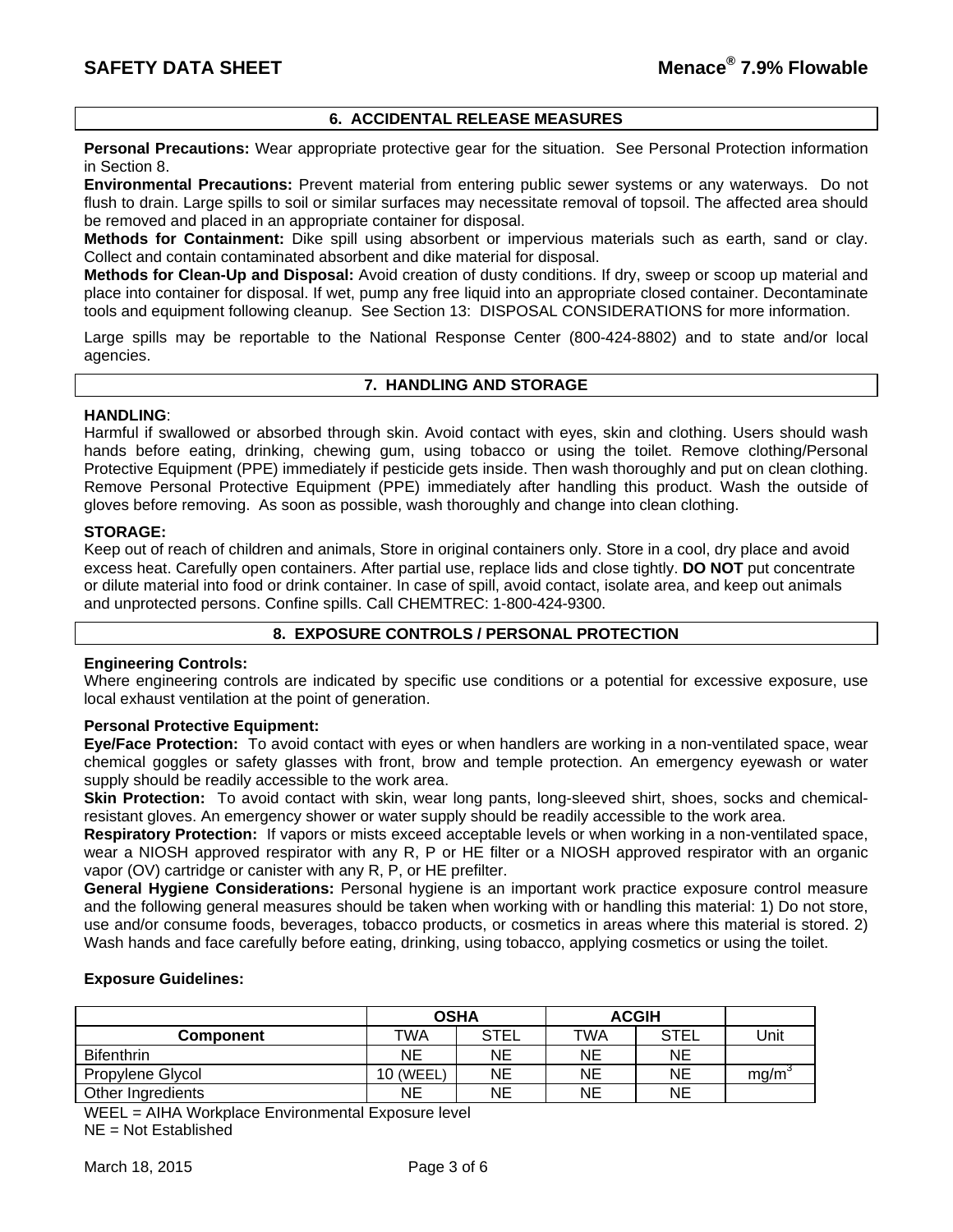## **9. PHYSICAL AND CHEMICAL PROPERTIES**

| Appearance:                                   | Off-white colored liquid               |
|-----------------------------------------------|----------------------------------------|
| Odor:                                         | Faint odor                             |
| Odor threshold:                               | No data available                      |
| pH:                                           | 6-8 (1% Solution)                      |
| <b>Melting point:</b>                         | No data available                      |
| Initial boiling point and boiling range:      | No data available                      |
| <b>Flash point:</b>                           | No data available                      |
| <b>Evaporation rate:</b>                      | No data available                      |
| Flammability (solid, gas):                    | No data available                      |
| Upper/lower flammability or explosive limits: | No data available                      |
| Vapor pressure:                               | No data available                      |
| Vapor density:                                | No data available                      |
| <b>Relative density:</b>                      | 1.017 $g/ml$                           |
| Solubility(ies):                              | Dispersible                            |
| Partition coefficient: n-octanol/water:       | No data available                      |
| <b>Autoignition temperature:</b>              | No data available                      |
| <b>Decomposition temperature:</b>             | No data available                      |
| <b>Viscosity:</b>                             | 573.897 cSt (20°C); 381.811 cSt (40°C) |
| <b>VOC Emission Potential (%)</b>             | 9.76                                   |

**Note:** Physical data are typical values, but may vary from sample to sample. A typical value should not be construed as a guaranteed analysis or as a specification.

## **10. STABILITY AND REACTIVITY**

**Reactivity:** Stable under normal conditions of use.

**Chemical Stability:** This material is stable under normal handling and storage conditions.

**Possibility of Hazardous Reactions:** Hazardous polymerization will not occur.

**Conditions to Avoid:** Excessive heat. Do not store near heat or flame.

**Incompatible Materials:** Potassium permanganate..

**Hazardous Decomposition Products:** Under fire conditions, may produce gases such as hydrogen chloride, hydrogen fluoride, carbon oxides and unidentified organic compounds.

## **11. TOXICOLOGICAL INFORMATION**

**Likely Routes of Exposure:** Inhalation, eye and skin contact.

**Symptoms of Exposure:** Skin contact with bifenthrin causes slight irritation. Overexposure to the skin may produce skin sensations such as rash, numbness, burning or tingling. These skin sensations are reversible and usually subside within 12 hours. Causes mild eye irritation. Systemic effects are not expected from skin exposure. Overexposure (inhalation or ingestion) may result in tremors, convulsions, incoordination, decreased locomotion and nasal discharge, including bleeding.

**Delayed, immediate and chronic effects of exposure:** None presently known.

## **Toxicological Data:**

**Oral, Rat LD<sub>50</sub>: 975.5 mg/kg Dermal, Rat or Rabbit LD<sub>50</sub>: >5,000 mg/kg Inhalation,** Rat 4-hr  $LC_{50}$ :  $>2.04$  mg/l (No mortalities at highest dose tested) **Eye Irritation,** Rabbit: Mildly irritating **Skin Irritation, Rabbit: Slightly irritating (PDHII = >0 - 2.0) Skin Sensitization,** Guinea Pig**:** Not considered a sensitizer

**Subchronic (Target Organ) Effects:** Ingestion of large amounts of propylene glycol has resulted in symptoms of reversible central nervous system depression including stupor, rapid breathing and heartbeat, profuse sweating and seizures.

**Carcinogenicity / Chronic Health Effects:** Bifenthrin has produced an increased incidence of urinary bladder tumors in male mice at the highest dose level tested. This response, however, was considered equivocal and not evidence of a clear compound related effect. The U.S. EPA has classified bifenthrin as a Class C carcinogen (a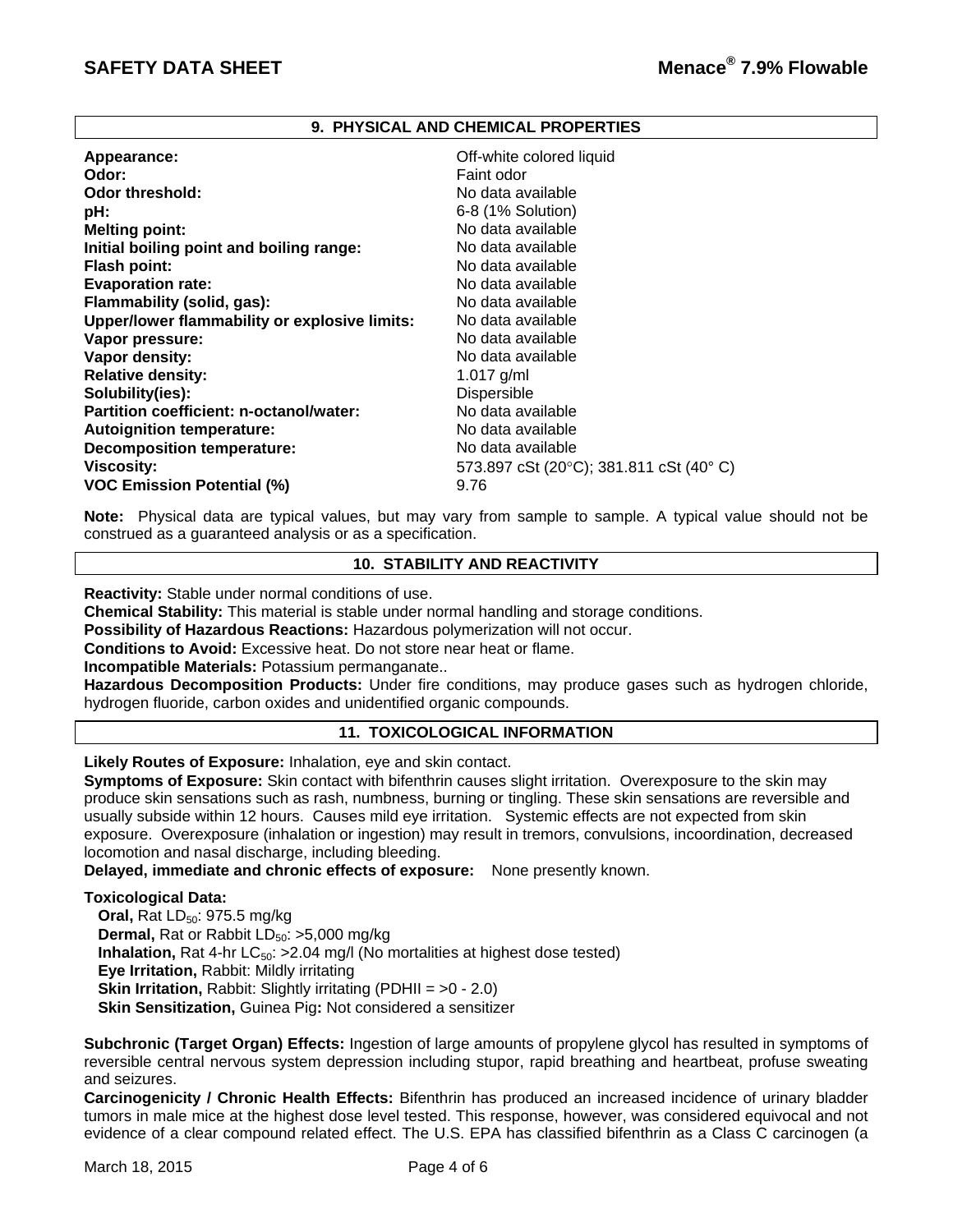possible human carcinogen). Repeated overexposure to propylene glycol can produce central nervous system depression, hemolysis and minimal kidney damage.

**Reproductive Toxicity:** In studies with animals, bifenthrin did not cause reproductive toxicity.

**Developmental Toxicity:** Animal tests with bifenthrin have not demonstrated developmental effects.

**Genotoxicity:** Tests with bifenthrin have shown an absence of genotoxicity.

**Assessment Carcinogenicity:** None listed with ACGIH, IARC, NTP or OSHA.

## **12. ECOLOGICAL INFORMATION**

## **Environmental Hazards:**

This product is toxic to fish and aquatic invertebrates.

#### **Ecotoxicity:**

Data from EPA ECOTOX website for Bifenthrin Technical:

| <b>Bluegill</b> 96-hour $LC_{50}$ :             | $0.344$ ug/l | <b>Bobwhite Quail Oral LD<sub>50</sub></b> :  | 4450 ppm      |
|-------------------------------------------------|--------------|-----------------------------------------------|---------------|
| <b>Rainbow Trout 96-hour LC</b> <sub>50</sub> : | $0.15$ ug/l  | <b>Mallard Duck</b> 8-day Dietary $LC_{50}$ : | 1280 ppm      |
| <b>Daphnia</b> 48-hour $EC_{50}$ :              | 1.6 ug/l     | <b>Honey Bee Oral LD</b> <sub>50</sub> :      | 0.0146 ug/bee |

#### **Environmental Fate:**

In the soil, bifenthrin is stable over a wide pH range and degrades at a slow rate that is governed by soil characteristics. Bifenthrin will also persist in aquatic sediments. Bifenthrin has a high Log Pow (>6.0), a high affinity for organic matter, and is not mobile in soil. Therefore, there is little potential for movement into ground water. There is the potential for bifenthrin to bioconcentrate (BCF = 11,750).

## **13. DISPOSAL CONSIDERATIONS**

## **Waste Disposal Method:**

Wastes resulting from the use of this product may be disposed of on site or at an approved waste disposal facility.

## **Container Handling and Disposal:**

**Nonrefillable Containers 5 Gallons or Less:** Nonrefillable container. Do not reuse or refill this container. Triple rinse container (or equivalent) promptly after emptying. **Triple rinse as follows:** Empty the remaining contents into application equipment or a mix tank and drain for 10 seconds after the flow begins to drip. Fill the container 1/4 full with water and recap. Shake for 10 seconds. Pour rinsate into application equipment or a mix tank or store rinsate for later use or disposal. Drain for 10 seconds after the flow begins to drip. Repeat this procedure two more times. Then offer for recycling or reconditioning, or puncture and dispose of in a sanitary landfill, or by other procedures approved by State and local authorities. Plastic containers are also disposable by incineration, or, if allowed by State and local authorities, by burning. If burned stay out of smoke.

**Nonrefillable containers larger than 5 gallons:** Nonrefillable container. Do not reuse or refill this container. Offer for recycling if available. Triple rinse or pressure rinse container (or equivalent) promptly after emptying. **Triple rinse as follows:** Empty the remaining contents into application equipment or a mix tank. Fill the container 1/4 full with water. Replace and tighten closures. Tip container on its side and roll it back and forth, ensuring at least one complete revolution, for 30 seconds. Stand the container on its end and tip it back and forth several times. Turn the container over onto its other end and tip it back and forth several times. Empty the rinsate into application equipment or a mix tank or store rinsate for later use or disposal. Repeat this procedure two more times. **Pressure rinse as follows:** Empty the remaining contents into application equipment or a mix tank and continue to drain for 10 seconds after the flow begins to drip. Hold container upside down over application equipment or mix tank or collect rinsate for later use or disposal. Insert pressure rinsing nozzle in the side of the container, and rinse at about 40 psi for at least 30 seconds. Drain for 10 seconds after the flow begins to drip.

**Refillable containers larger than 5 gallons:** Refillable container. Refill this container with pesticide only. Do not reuse this container for any other purpose. Cleaning the container before final disposal is the responsibility of the person disposing of the container. Cleaning before refilling is the responsibility of the refiller. To clean the container before final disposal, empty the remaining contents from this container into application equipment or a mix tank. Fill the container about 10% full with water and, if possible, spray all sides while adding water. Agitate vigorously or recirculate water with the pump for two minutes. Pour or pump rinsate into application equipment or rinsate collection system. Repeat this rinsing procedure two more times.

**Refillable Container**: Refill this container with pesticide only. Do not reuse this container for any other purpose. Close all openings and replace all caps. Contact Nufarm's Customer Service Department at 1-800-345-3330 to arrange for return of the empty refillable container.